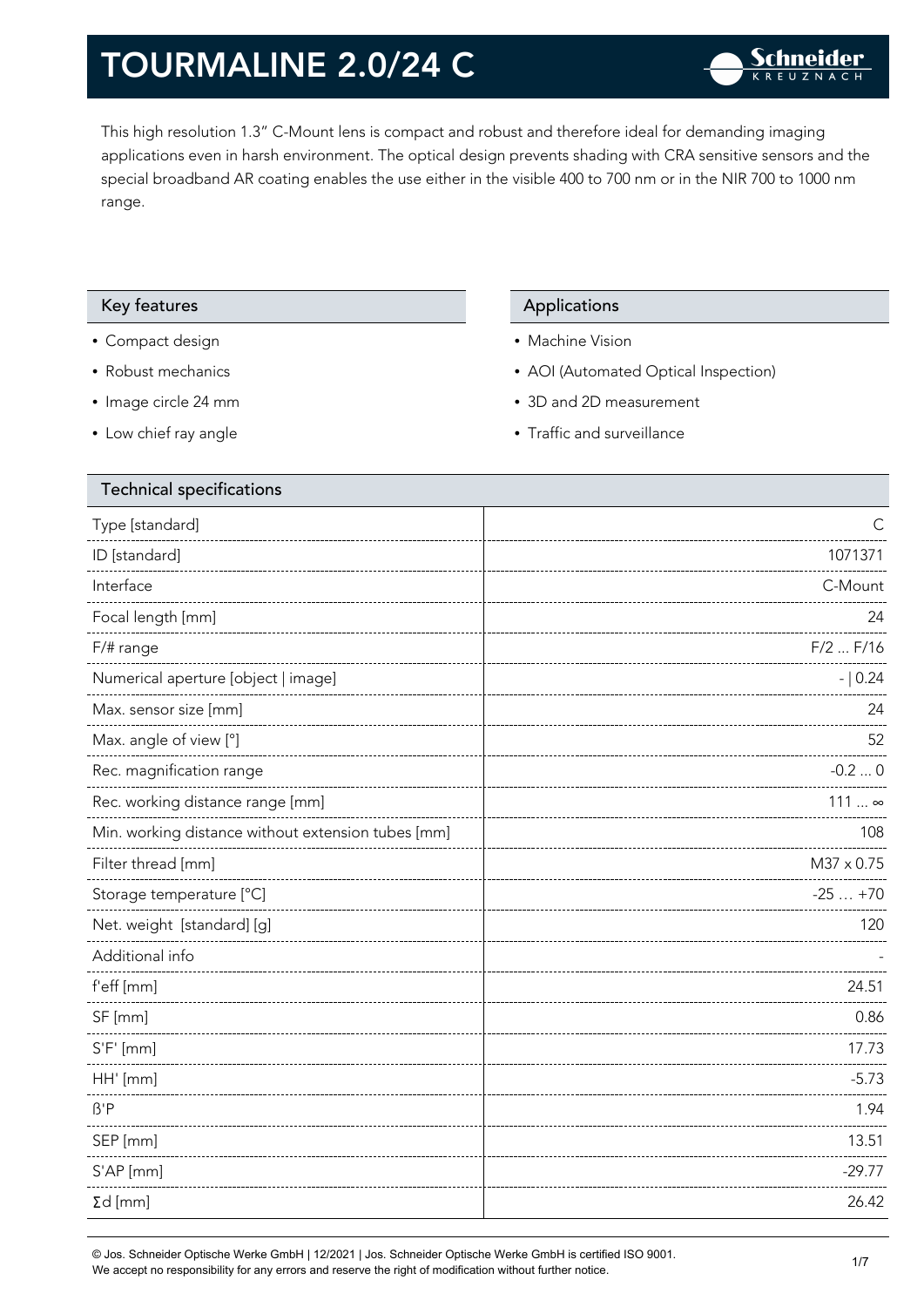

### MTF charts

| Spectrum name    | VIS |     |     |     |     |     |
|------------------|-----|-----|-----|-----|-----|-----|
| Wavelengths [nm] | 425 | 4/5 | 525 | 575 |     | 675 |
| Rel. weights [%] |     | Ó   |     |     | 1 C |     |









60

40

20

 $\circ$ 

 $\overline{0}$ 

 $2.4$ 

 $4.8$ 

 $7.2$ 

Image height / mm

9.6

MTF/%



 $F/\# = 2.8$ ,  $\beta' = -0.10$ ,  $OO' = 291$  mm





- 20 LP/mm, radial 40 LP/mm, radial - 80 LP/mm, radial --- 20 LP/mm, tangential --- 40 LP/mm, tangential --- 80 LP/mm, tangential

 $4.8$ 

 $7.2$ 

Image height / mm

9.6

 $12$ 

 $2.4$ 

 $\mathbf 0$ 

 $12$ 

<sup>©</sup> Jos. Schneider Optische Werke GmbH | 12/2021 | Jos. Schneider Optische Werke GmbH is certified ISO 9001. We accept no responsibility for any errors and reserve the right of modification without further notice.<br>We accept no responsibility for any errors and reserve the right of modification without further notice.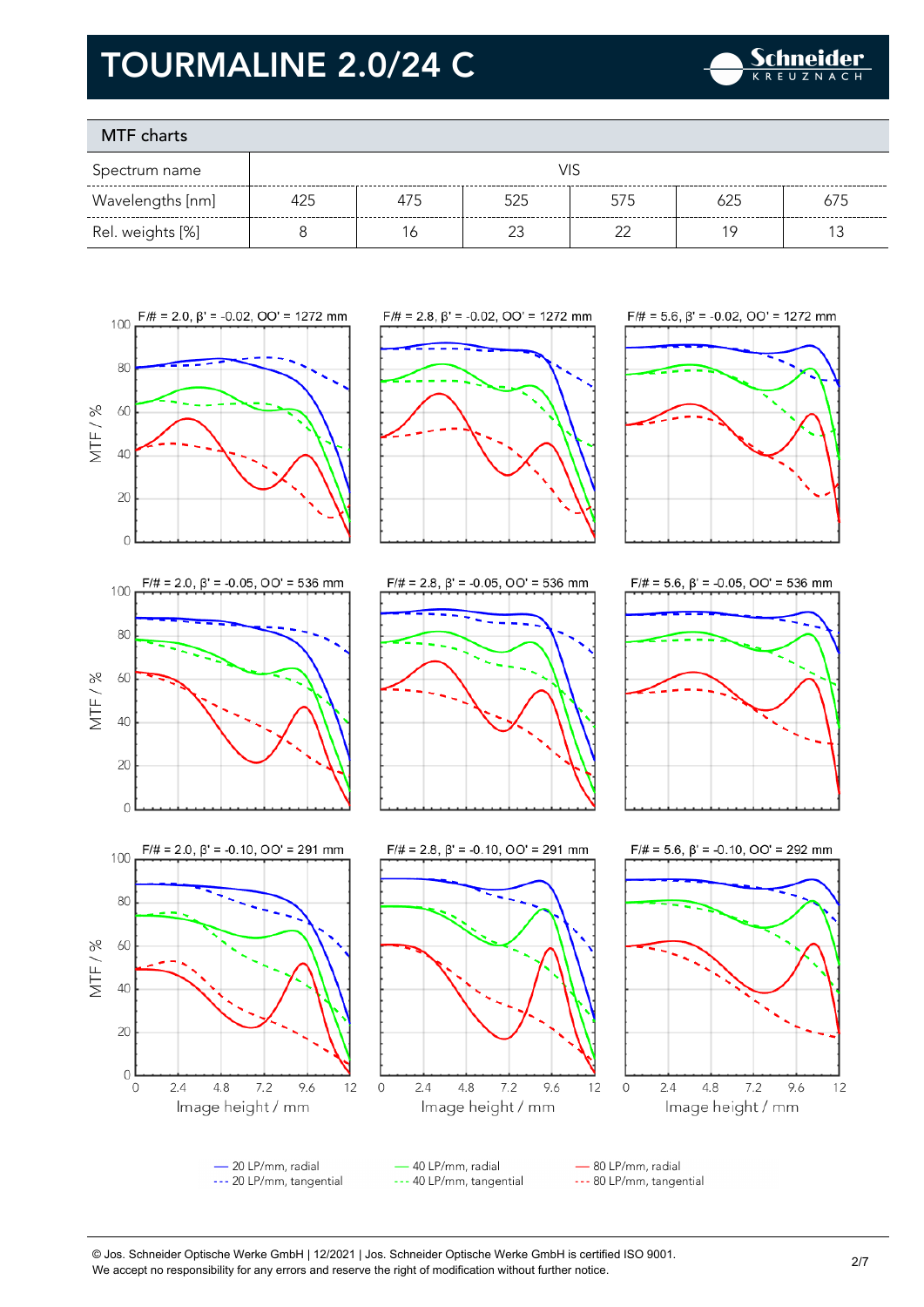

Rel. illumination vs. image height



| - -                      | $F/\ddot{\pi} = 2.0, \ \beta = -0.02$   |
|--------------------------|-----------------------------------------|
| $- -$                    | $F/\ddot{\pi} = 2.8, \ \beta = -0.02$   |
| - -                      | $F/\ddot{=} = 5.6, \ \beta = -0.02$     |
| $\overline{\phantom{0}}$ | $F/\ddot{\pi} = 2.0, \ \beta = -0.05$   |
| $\overline{\phantom{0}}$ | $F/\ddot{\pi} = 2.8, \ \beta = -0.05$   |
| $\overline{\phantom{0}}$ | $F/\ddot{=} = 5.6, \ \beta = -0.05$     |
|                          | $F/\ddot{\pi} = 2.0, \ \ \beta = -0.10$ |
|                          | $F/\ddot{\pi} = 2.8, \ \beta = -0.10$   |
|                          | $F/\ddot{\pi} = 5.6$ , $\beta = -0.10$  |

#### Distortion vs. image height



#### Transmittance vs. wavelength



© Jos. Schneider Optische Werke GmbH | 12/2021 | Jos. Schneider Optische Werke GmbH is certified ISO 9001. We accept no responsibility for any errors and reserve the right of modification without further notice.<br>We accept no responsibility for any errors and reserve the right of modification without further notice.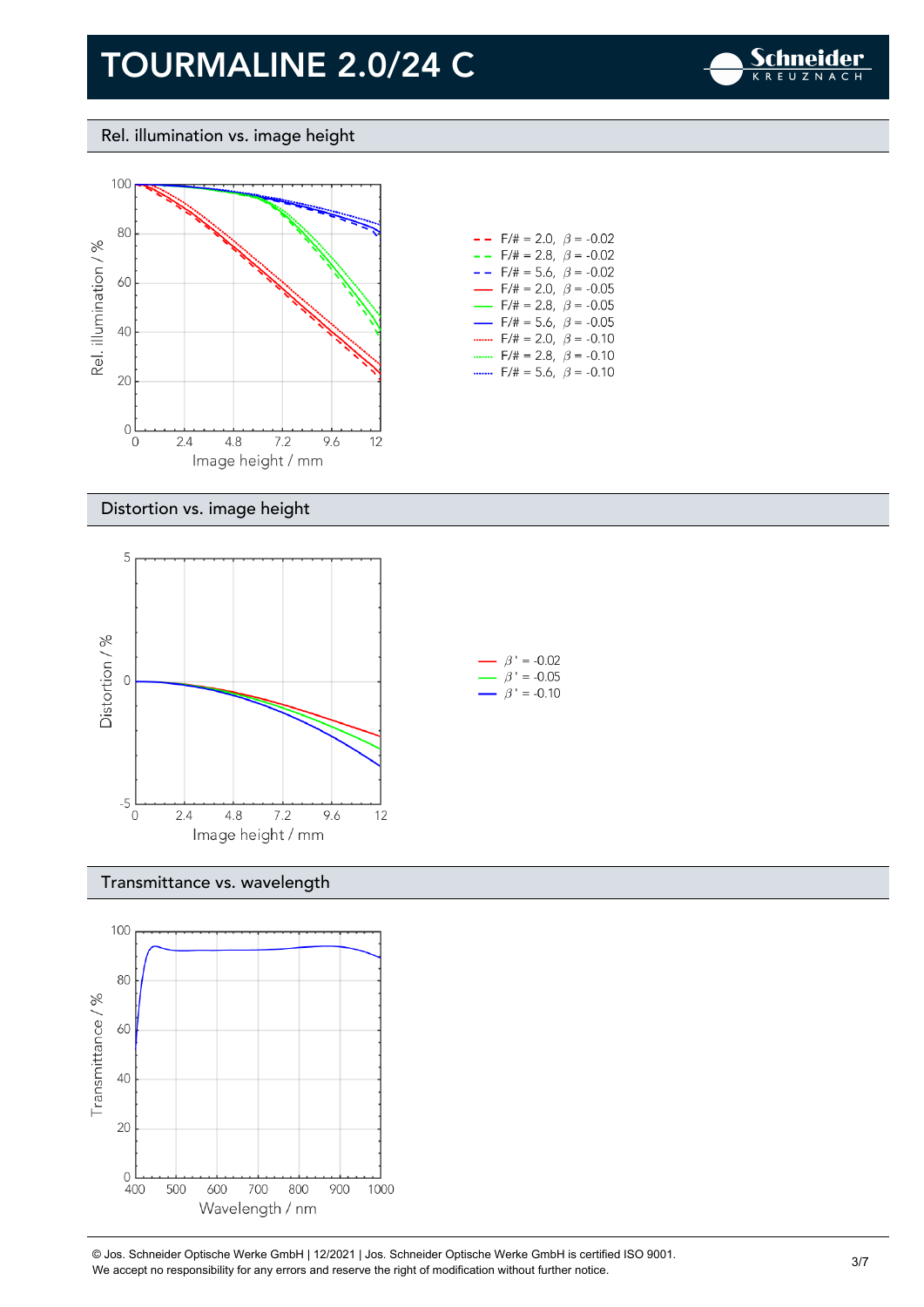

### Technical drawings

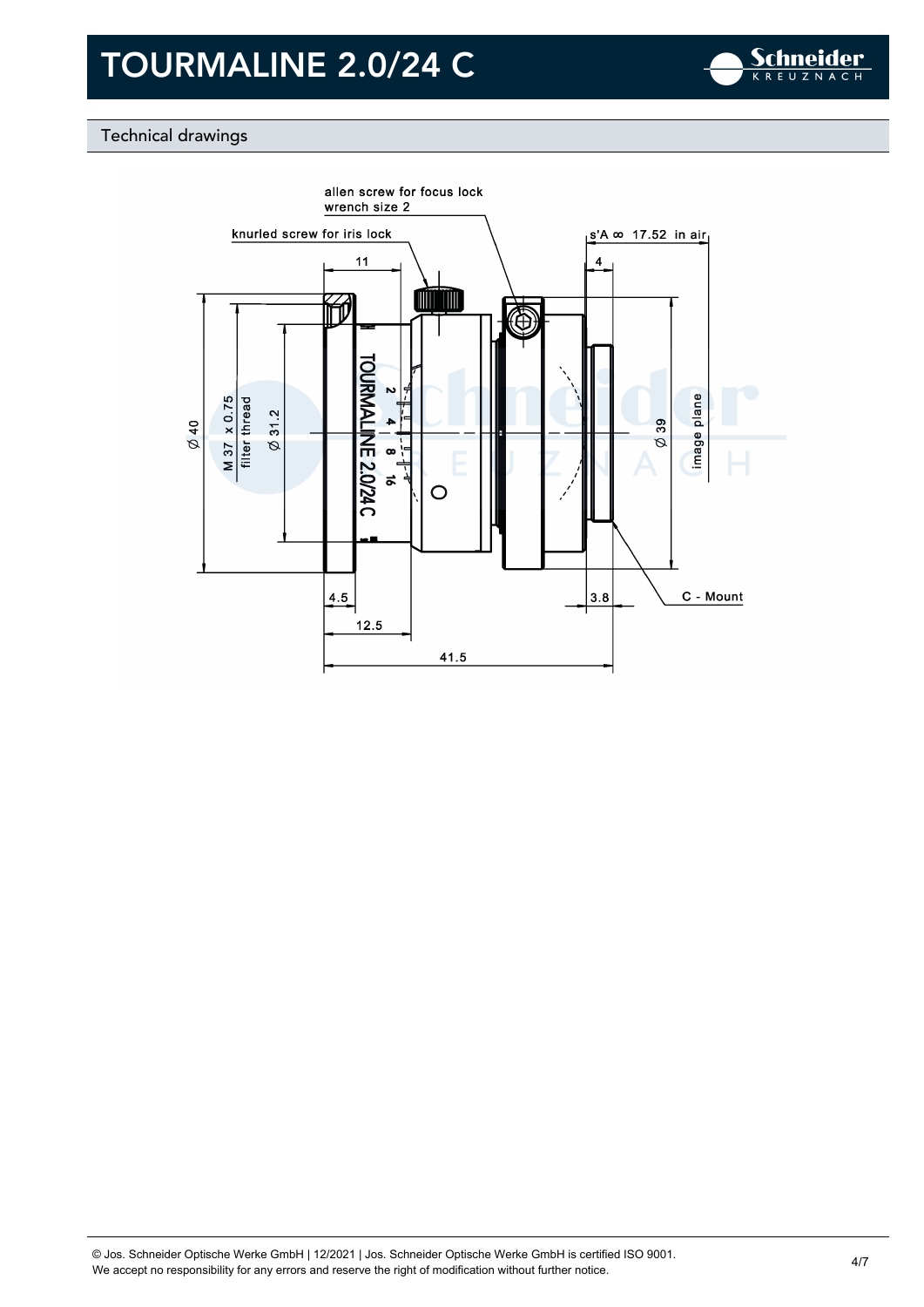

| Accessories    | Mount                    | Eff. length      |         |
|----------------|--------------------------|------------------|---------|
| Adapter        | CS-Mount                 | $5 \text{ mm}$   | 25081   |
|                | C-Mount / $M42 \times 1$ | $5.5 \text{ mm}$ | 1075817 |
| Extension tube | C-Mount / C-Mount        | $5 \, \text{mm}$ | 39316   |
|                | C-Mount / C-Mount        | $8 \text{ mm}$   | 39315   |
|                | C-Mount / C-Mount        | $10 \text{ mm}$  | 39312   |